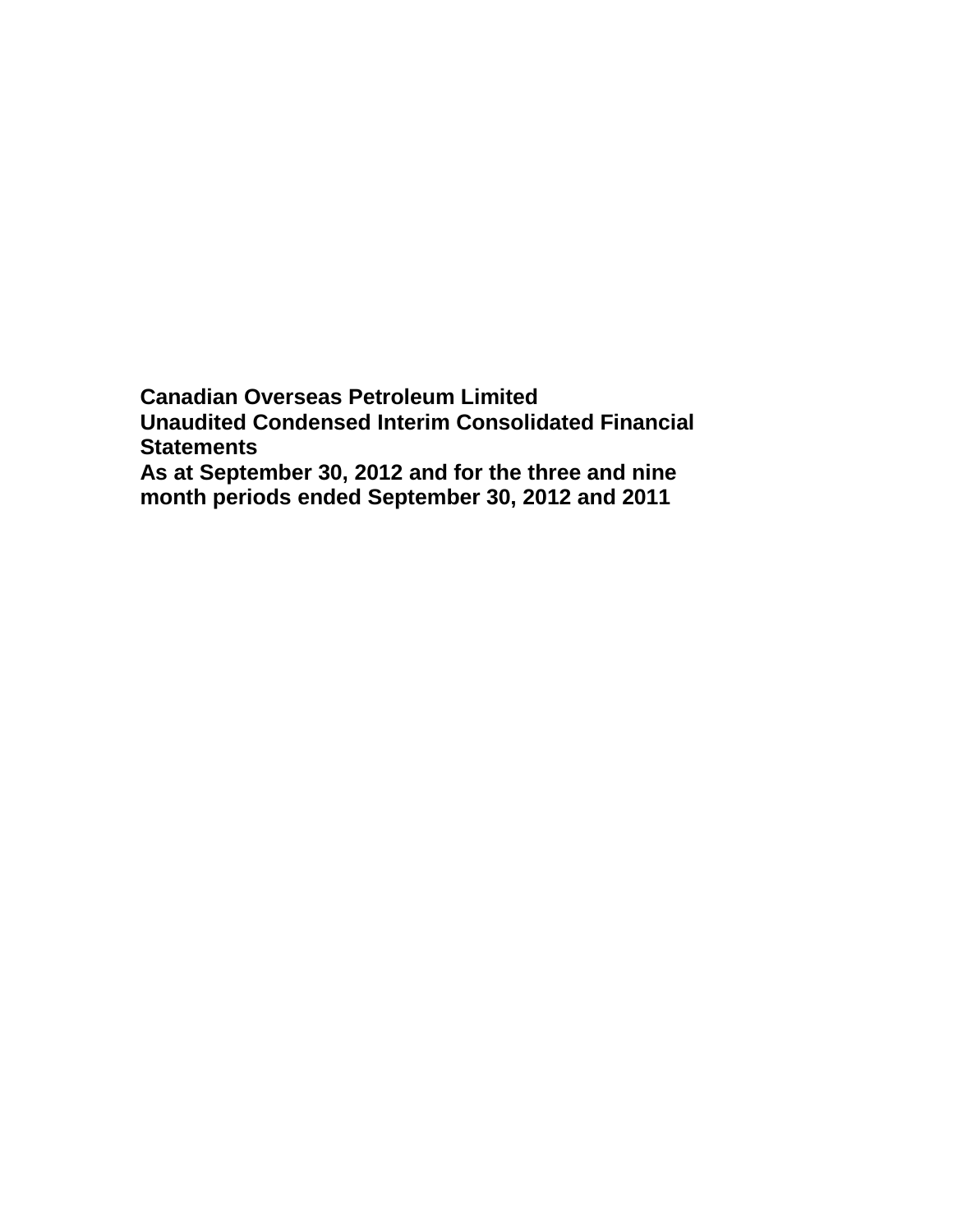#### **Management's Responsibility for Unaudited Condensed Interim Consolidated Financial Statements**

The information provided in these unaudited condensed interim consolidated financial statements, is the responsibility of management. In the preparation of the statements, estimates are sometimes necessary to make a determination of future values for certain assets or liabilities. Management believes such estimates have been based on careful judgments and have been properly reflected in the accompanying unaudited condensed interim consolidated financial statements.

Management maintains a system of internal controls to provide reasonable assurance that the Company's assets are safeguarded and to facilitate the preparation of relevant and timely information.

The audit committee has reviewed the unaudited condensed interim consolidated financial statements with management and the auditors, and has reported to the Board of Directors. The Board of Directors has approved the unaudited condensed interim consolidated financial statements as presented.

*Signed "Arthur S. Millholland" Signed "Aleksandra Owad"* Arthur S. Millholland Aleksandra Owad President and Chief Executive Officer<br>
November 12, 2012<br>
November 12, 2012 November 12, 2012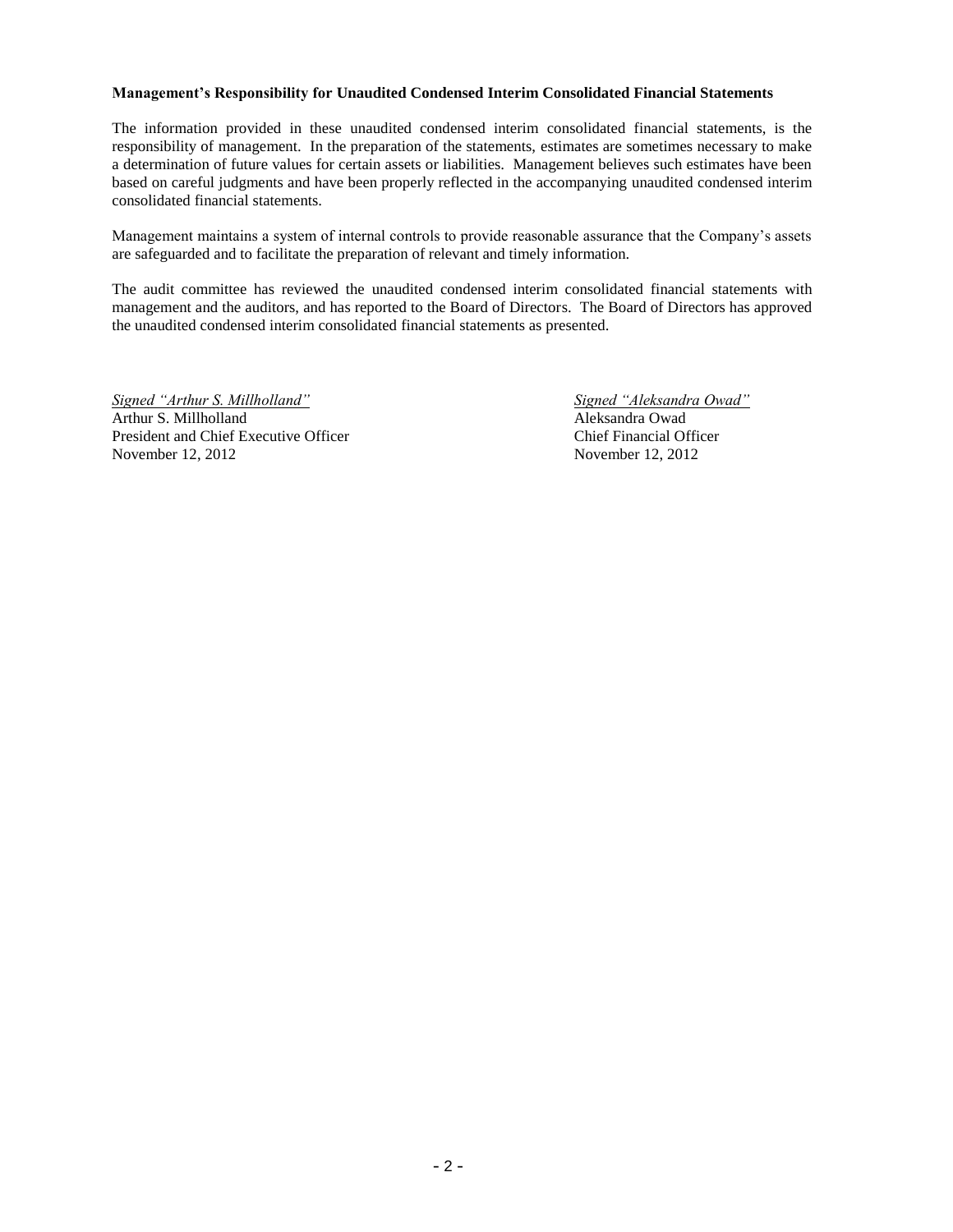### **Condensed Consolidated Statements of Financial Position (unaudited)**

**(in thousands of Canadian dollars)**

|                                             | September 30, |            | December 31,  |           |  |
|---------------------------------------------|---------------|------------|---------------|-----------|--|
|                                             |               | 2012       | 2011          |           |  |
| <b>Assets</b>                               |               |            |               |           |  |
| Current                                     |               |            |               |           |  |
| Cash and cash equivalents (note 3)          | \$            | 6,995      | \$            | 71,924    |  |
| Accounts receivable                         |               | 840        |               | 446       |  |
| Prepaid expenses                            |               | 181        |               | 163       |  |
|                                             |               | 8,016      |               | 72,533    |  |
| Deposit for seismic data                    |               | 14,756     |               | 15,255    |  |
| Deposits and prepayments                    |               | 48         |               | 43        |  |
| Exploration and evaluation assets (note 5)  |               |            |               | 20,594    |  |
| Office equipment                            |               | 220        |               | 227       |  |
|                                             | \$            | 23,040     | \$            | 108,652   |  |
| <b>Liabilities</b>                          |               |            |               |           |  |
| Current                                     |               |            |               |           |  |
| Accounts payable and accrued liabilities    | \$            | 2,568      | \$            | 2,407     |  |
| Provision for loss on UK contracts (note 4) |               | 164        |               | 32,641    |  |
|                                             |               | 2,732      |               | 35,048    |  |
| <b>Shareholders' Equity</b>                 |               |            |               |           |  |
| Share capital                               |               | 100,768    |               | 100,768   |  |
| Warrants                                    |               | 37,359     |               | 37,359    |  |
| Contributed capital reserve                 |               | 9,113      |               | 9,113     |  |
| Deficit                                     |               | (127, 040) |               | (73, 964) |  |
| Accumulated other comprehensive income      |               | 108        |               | 328       |  |
|                                             |               | 20,308     |               | 73,604    |  |
|                                             | \$            | 23,040     | $\mathcal{S}$ | 108,652   |  |

# **Nature of operations (note 1)**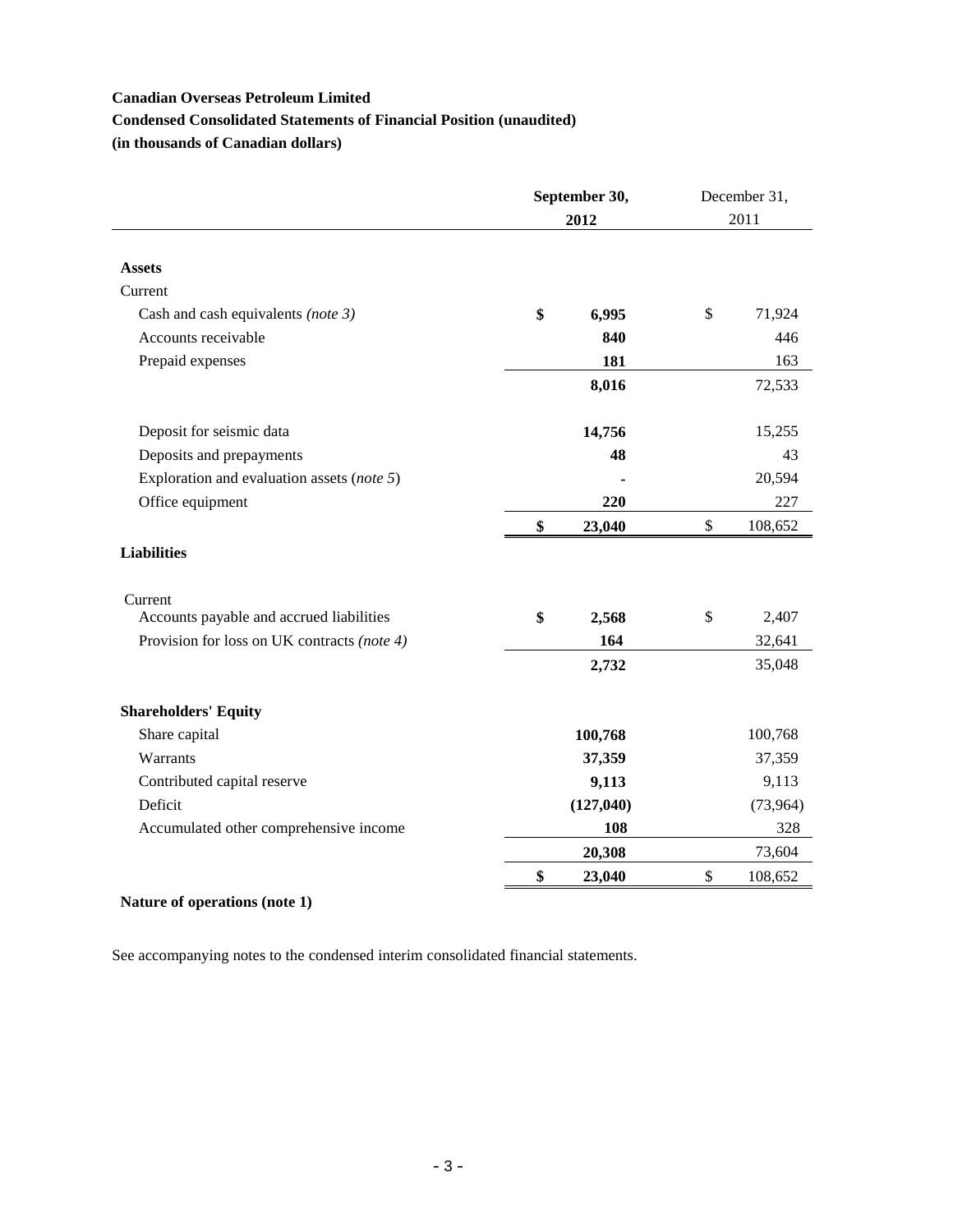## **Condensed Consolidated Statements of Comprehensive Loss (unaudited)**

**(in thousands of Canadian dollars, except per share amounts)**

|                                                                       | <b>Three months</b><br>ended<br>September 30,<br>2012 | Three months<br>ended<br>September 30,<br>2011 |             | Nine months<br>ended<br>September 30,<br>2012 |             | Nine months<br>ended<br>September 30,<br>2011 |                |
|-----------------------------------------------------------------------|-------------------------------------------------------|------------------------------------------------|-------------|-----------------------------------------------|-------------|-----------------------------------------------|----------------|
| <b>Operations</b>                                                     |                                                       |                                                |             |                                               |             |                                               |                |
| Services to third parties                                             | \$<br>19                                              | \$                                             | 71          | \$                                            | 129         | $\mathsf{\$}$                                 | 71             |
| E&E assets write off (note 5)<br>Derecognition of cash held in escrow | (20,908)                                              |                                                |             |                                               | (20,908)    |                                               |                |
| (note 3)                                                              | (16, 101)                                             |                                                |             |                                               | (16, 101)   |                                               |                |
| Exploration                                                           | 210                                                   |                                                |             |                                               | (8,234)     |                                               |                |
| Pre-licence costs                                                     | (313)                                                 |                                                | (716)       |                                               | (1,659)     |                                               | (1, 432)       |
| Loss on UK contracts (note 4)                                         | (103)                                                 |                                                |             |                                               | (114)       |                                               |                |
| Administrative                                                        | (2,364)                                               |                                                | (1,780)     |                                               | (6,046)     |                                               | (6,130)        |
| Depreciation                                                          | (13)                                                  |                                                | (10)        |                                               | (39)        |                                               | (17)           |
| Stock-based compensation                                              |                                                       |                                                | (78)        |                                               |             |                                               | (4,796)        |
|                                                                       | (39,573)                                              |                                                | (2,513)     |                                               | (52, 972)   |                                               | (12, 304)      |
| <b>Finance income and costs</b>                                       |                                                       |                                                |             |                                               |             |                                               |                |
| Interest income                                                       | 15                                                    |                                                | 54          |                                               | 47          |                                               | 552            |
| Interest and financing charges                                        |                                                       |                                                |             |                                               | (10)        |                                               |                |
| Foreign exchange (loss)/gain                                          | (179)                                                 | 251                                            |             |                                               | (141)       |                                               | 421            |
|                                                                       | (164)                                                 |                                                | 305         |                                               | (104)       |                                               | 973            |
| Loss                                                                  | (39, 737)                                             |                                                | (2,208)     |                                               | (53,076)    |                                               | (11, 331)      |
| (Loss)/gain on translation of foreign<br>subsidiaries                 | (508)                                                 |                                                | 4,335       |                                               | (220)       |                                               | 2,498          |
| Comprehensive (loss)/income                                           | \$<br>(40, 245)                                       | \$                                             | 2,127       | \$                                            | (53,296)    |                                               | (8, 833)<br>\$ |
| Loss per share (basic and diluted)                                    | \$(0.14)                                              |                                                | \$(0.01)    |                                               | \$(0.19)    |                                               | \$(0.05)       |
|                                                                       |                                                       |                                                |             |                                               |             |                                               |                |
| Weighted average number of shares<br>outstanding                      | 284,016,939                                           |                                                | 284,016,939 |                                               | 284,016,939 |                                               | 248,423,904    |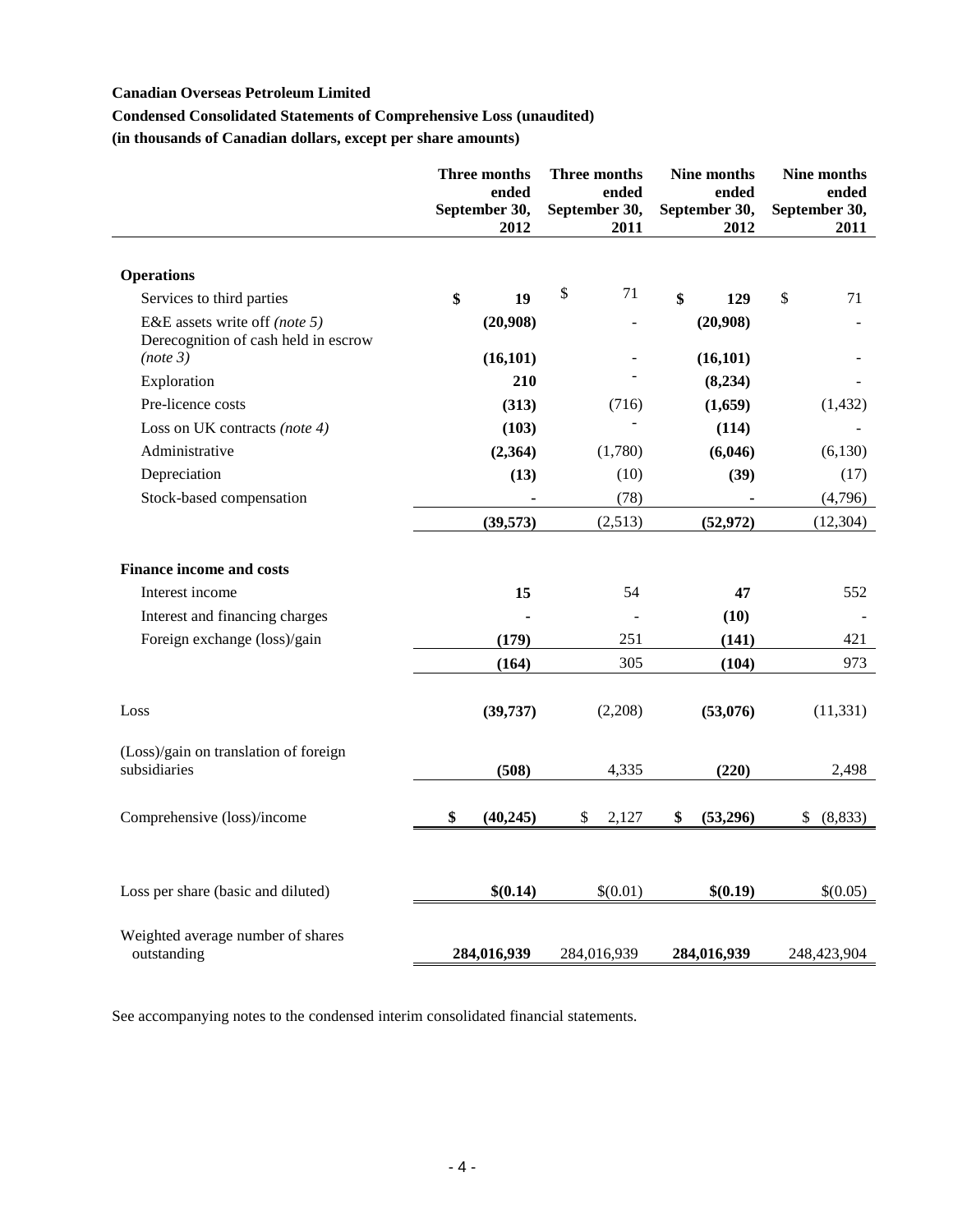# **Condensed Consolidated Statements of Changes in Equity (unaudited)**

**(in thousands of Canadian dollars)**

|                                                                                             |              |                 | Contributed    |                  | <b>Accumulated</b><br><b>Other</b> |                  |
|---------------------------------------------------------------------------------------------|--------------|-----------------|----------------|------------------|------------------------------------|------------------|
|                                                                                             | <b>Share</b> |                 | Capital        |                  | Comprehensive                      | <b>Total</b>     |
|                                                                                             | Capital      | <b>Warrants</b> | <b>Reserve</b> | <b>Deficit</b>   | Income/(Loss)                      | <b>Equity</b>    |
| <b>Balance at January 1, 2011</b>                                                           | 41,833<br>\$ | \$11,007        | \$<br>4,317    | \$ (20,536)      | \$<br>$\blacksquare$               | \$<br>36,621     |
| <b>Comprehensive (loss)/income</b><br>for the period                                        |              |                 |                | (11, 331)        | 2,498                              | (8, 833)         |
| <b>Transactions with owners,</b><br>recorded directly to equity<br>Issue of common shares - |              |                 |                |                  |                                    |                  |
| net of issue costs<br>Issue of share purchase<br>warrants                                   | 58,890       | 26,364          |                |                  |                                    | 58,890<br>26,364 |
| Exercise of warrants                                                                        | 45           | (12)            |                |                  |                                    | 33               |
| Stock options granted                                                                       |              |                 | 4,796          |                  |                                    | 4,796            |
| <b>Balance at September 30, 2011</b>                                                        | \$100,768    | \$37,359        | \$<br>9,113    | \$ (31,867)      | \$<br>2,498                        | \$117,871        |
| <b>Balance at December 31, 2011</b>                                                         | \$100,768    | \$37,359        | \$<br>9,113    | \$ (73,964)      | \$<br>328                          | \$<br>73,604     |
| <b>Comprehensive loss for</b><br>the period                                                 |              |                 |                | (53,076)         | (220)                              | (53,296)         |
| <b>Balance at September 30, 2012</b>                                                        | \$100,768    | \$37,359        | \$<br>9,113    | (127, 040)<br>\$ | \$<br>108                          | \$<br>20,308     |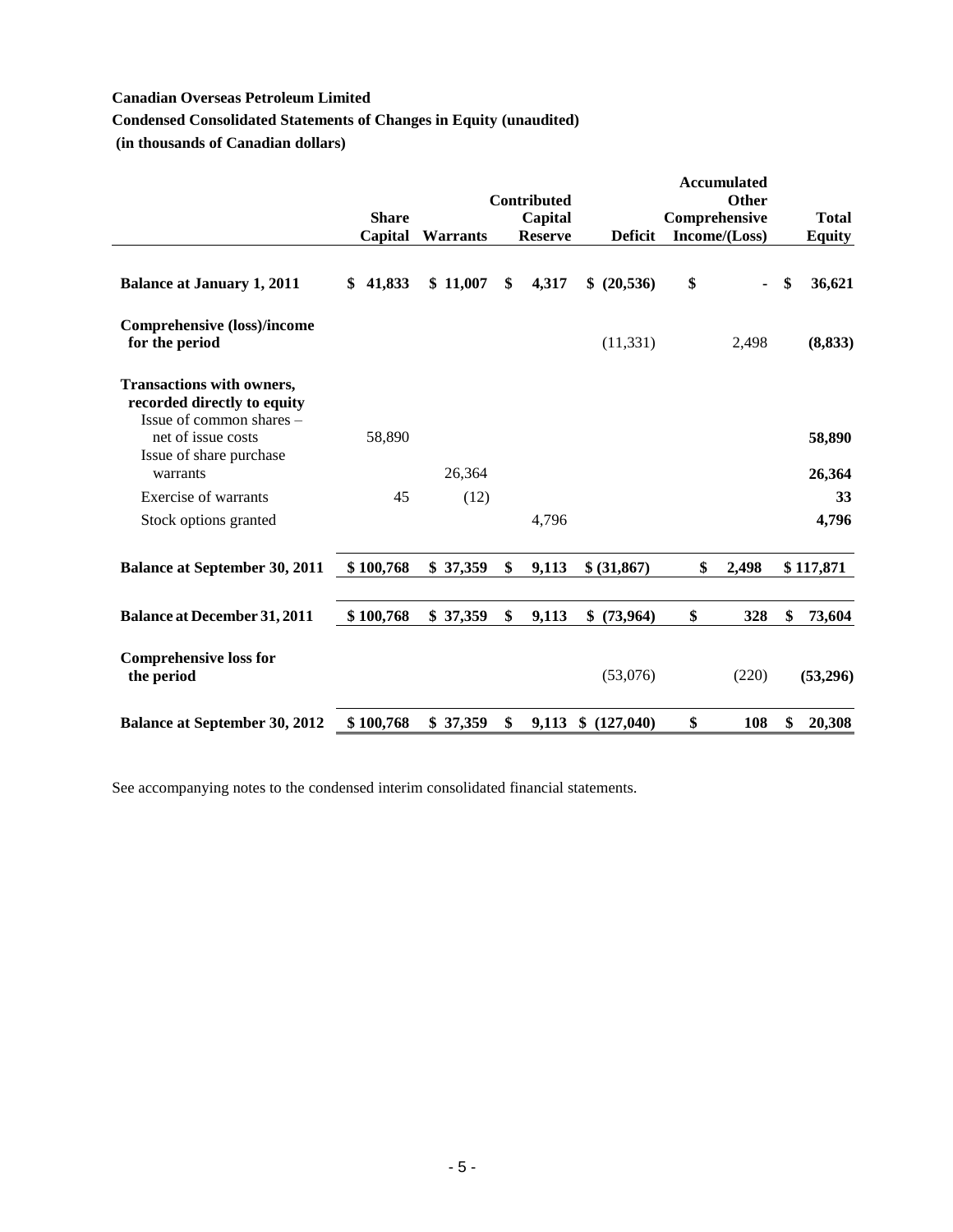# **Condensed Consolidated Statements of Cash Flows (unaudited)**

**(in thousands of Canadian dollars)**

|                                                                                              | Nine months ended<br>September 30, 2012 | Nine months ended<br>September 30, 2011 |  |  |
|----------------------------------------------------------------------------------------------|-----------------------------------------|-----------------------------------------|--|--|
| <b>Cash Used In Operating Activities</b>                                                     |                                         |                                         |  |  |
| Loss                                                                                         | \$<br>(53,076)                          | \$<br>(11, 331)                         |  |  |
| Add (subtract) non-cash items:                                                               |                                         |                                         |  |  |
| Stock-based compensation                                                                     | $\blacksquare$                          | 4,796                                   |  |  |
| Net finance income                                                                           | (47)                                    | (552)                                   |  |  |
| Depreciation                                                                                 | 39                                      | 17                                      |  |  |
| E&E assets write off                                                                         | 20,908                                  |                                         |  |  |
| Foreign exchange gain                                                                        | (14)                                    | (363)                                   |  |  |
| Funds used in operations                                                                     | (32,190)                                | (7, 433)                                |  |  |
| Net change in non-cash working capital (note 7)                                              | (31, 465)                               | (618)                                   |  |  |
|                                                                                              | (63, 655)                               | (8,051)                                 |  |  |
| <b>Financing Activities</b><br>Issuance of common shares and warrants, net of issue<br>costs |                                         | 85,287<br>85,287                        |  |  |
| <b>Investing Activities</b>                                                                  |                                         |                                         |  |  |
| Additions to office equipment                                                                | (32)                                    | (192)                                   |  |  |
| Additions to oil and gas exploration assets                                                  | (314)                                   | (24, 228)                               |  |  |
| Deposit for seismic data                                                                     |                                         | (14, 465)                               |  |  |
| Interest income                                                                              | 47                                      | 552                                     |  |  |
| Net change in non-cash working capital (note 7)                                              | (1,125)                                 | 8,199                                   |  |  |
|                                                                                              | (1, 424)                                | (30, 134)                               |  |  |
| (Decrease)/increase in cash and cash equivalents during<br>the period                        | (65,079)                                | 47,102                                  |  |  |
| Effect of foreign exchange on cash and cash<br>equivalents held in foreign currencies        | 150                                     | 3,777                                   |  |  |
| Cash and cash equivalents, beginning of period                                               | 71,924                                  | 37,403                                  |  |  |
| Cash and cash equivalents, end of period                                                     | \$<br>6,995                             | \$<br>88,282                            |  |  |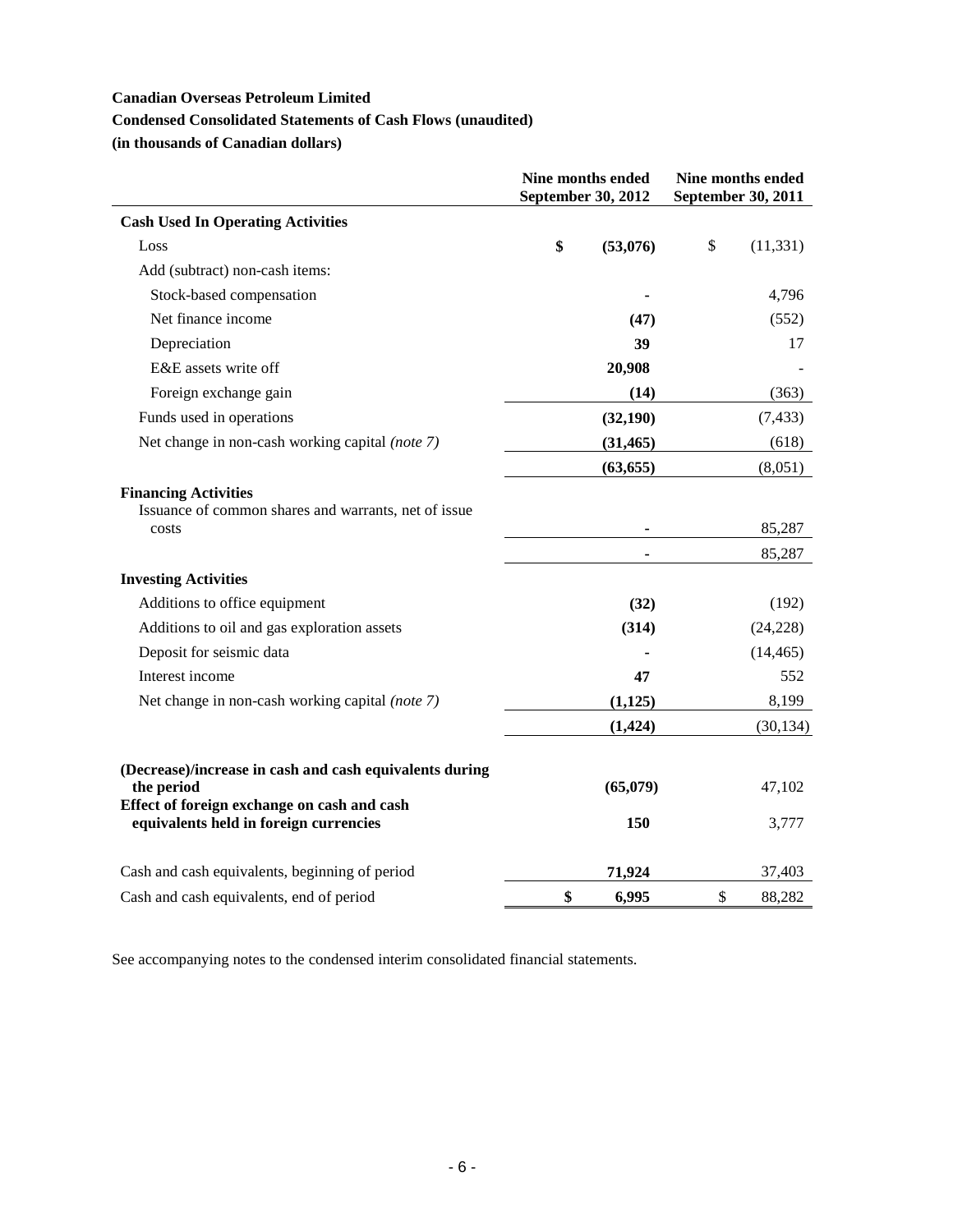**Notes to the Unaudited Condensed Interim Consolidated Financial Statements As at September 30, 2012 and for the three and nine month periods ended September 30, 2012 and 2011**

### **1. NATURE OF OPERATIONS**

Canadian Overseas Petroleum Limited ("COPL" or the "Company"), is a publicly traded company incorporated and domiciled in Canada. The Company's common shares are traded on the TSX Venture Exchange in Canada. The Company's registered office is in Calgary, Alberta at 400, 604 –  $1<sup>st</sup>$  Street SW.

COPL and its subsidiaries are involved in the identification, acquisition, exploration and development of oil and gas offshore reserves. Currently the Company has the following subsidiaries, all of which are whollyowned:

- COPL Technical Services Limited, which is involved in providing technical services to the COPL group of companies;
- Canadian Overseas Petroleum (UK) Limited ("COPL UK"), which is involved in the UK operations;
- Canadian Overseas Petroleum (Bermuda Holdings) Limited and Canadian Overseas Petroleum (Bermuda) Limited, which were created in May 2011 to cover anticipated operations offshore Liberia; and
- COPL New Zealand Limited, which was incorporated on November 8, 2012.

## **2. BASIS OF PREPARATION, SIGNIFICANT ACCOUNTING POLICIES AND GOING CONCERN**

### *Basis of Preparation and Significant Accounting Policies*

The Company's unaudited condensed interim consolidated financial statements ("financial statements") have been prepared in accordance with International Financial Reporting Standards ("IFRS") as issued by the International Accounting Standards Board ("IASB") and are reported in thousands of Canadian dollars ("\$") in accordance with International Accounting Standard ("IAS") 34, "Interim Financial Reporting". The Company's financial statements should be read in conjunction with the Company's audited annual consolidated financial statements as at and for the years ended December 31, 2011 and 2010, which outline the Company's significant accounting policies in Note 3 thereto, as well as the Company's critical accounting judgments and key sources of estimation uncertainty as set out in Note 3 thereto, which have been applied consistently in these financial statements.

These financial statements were approved for issuance by the Board of Directors on November 12, 2012.

#### *Going Concern*

These financial statements are prepared on a going concern basis which assumes that the Company will be able to realize its assets and discharge its liabilities in the normal course of business.

Currently, the Company does not have material cash inflows and/or adequate financing to develop profitable operations. The Company is pursuing exploration projects and contracts that, if successful, will require substantial additional financing before they are able to generate positive operating cash flows. Accordingly, the Company's continued successful operations are dependent on its ability to obtain additional financing. There is no assurance that the Company will be able to obtain adequate financing in the future or that such financing will be obtained on terms advantageous to the Company.

Consequently, the Company's ability to continue as a going concern is dependent on management's ability to complete equity or debt financings. With no assurance that such financing will be obtained in 2012, there is a significant doubt that the Company will be able to continue as a going concern. These financial statements do not give effect to adjustments to the carrying values and classifications of assets and liabilities that would be necessary should the Company be unable to continue as a going concern.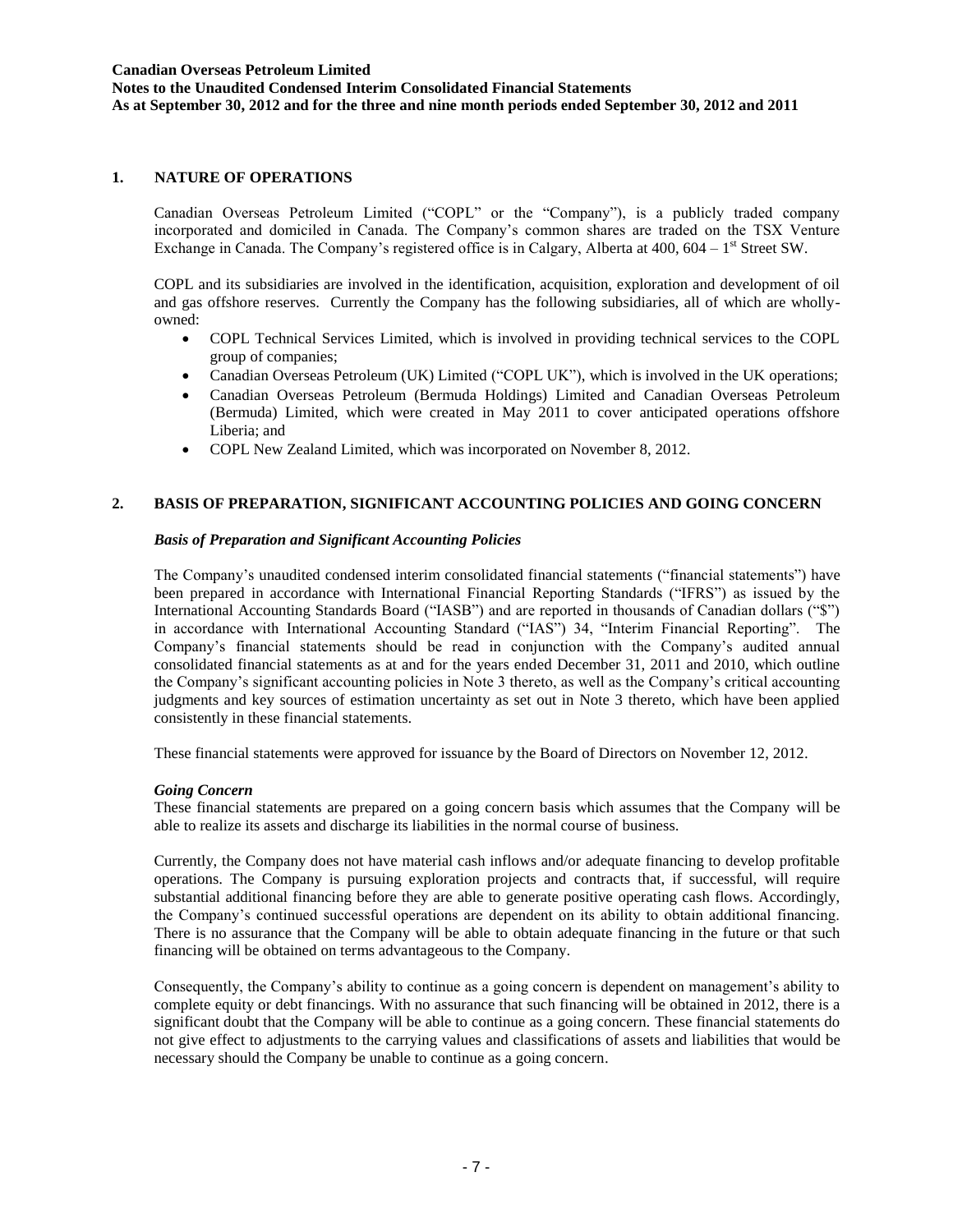**Notes to the Unaudited Condensed Interim Consolidated Financial Statements As at September 30, 2012 and for the three and nine month periods ended September 30, 2012 and 2011**

## **3. CASH AND CASH EQUIVALENTS**

|                                |       | September 30, 2012 December 31, 2011 |
|--------------------------------|-------|--------------------------------------|
| Cash                           | 2,120 | 3,889                                |
| Short-term deposits            | 1,300 |                                      |
| One month bankers' acceptances | 2,997 |                                      |
| Cash in escrow accounts        | 318   | 67,735                               |
| Credit card deposits           | 260   | 300                                  |
|                                | 6.995 | 71.924                               |

On April 4, 2012, BG filed a claim with the High Court of Justice against COPL UK and JPMorgan Chase Bank, the escrow agent, seeking an order directing the escrow agent to release the escrow funds to BG pending resolution of the underlying dispute between the parties. The Company opposed the claim on the basis that the escrow agent had exercised its discretion to retain the funds until the underlying dispute between COPL and BG was solved or determined by a court.

On October 12, 2012, the High Court of Justice ruled that the escrow agent should release the funds held in escrow to BG, but did not rule on the underlying dispute between the parties. On November 5, 2012 the escrow funds of approximately GBP 10.1 (approximately \$16.1 million) were transferred to BG. As a result Company has derecognized the cash held in escrow as at September 30, 2012, as the recovery of this amount is uncertain and is subject to the outcome of ongoing litigation between the Company and BG on this and other matters.

The Court also ruled that the Company be liable to pay legal fees to BG in the amount of GBP 65,000 (approximately \$103,000) which is accounted for as an increase in a provision for loss on UK contracts as at September 30, 2012.

## **4. LOSS ON UK CONTRACTS**

The movement in the provision for loss on UK contracts during the period ended September 30, 2012 can be summarized as follows:

|                                                   | Nine months ended September 30,<br>2012 |  |  |  |
|---------------------------------------------------|-----------------------------------------|--|--|--|
| Balance, January 1, 2012                          | 32,641<br>\$                            |  |  |  |
| Addition to the termination provision             | 114                                     |  |  |  |
| Consideration and costs settled during period:    |                                         |  |  |  |
| Payments to BG                                    | (32,106)                                |  |  |  |
| Payments to SSE E&P UK Limited                    | (21)                                    |  |  |  |
| The Company's costs in respect of Esperanza       |                                         |  |  |  |
| and Block 23/21 RoB                               | (464)                                   |  |  |  |
| Provision for loss on UK contracts, end of period | 164                                     |  |  |  |